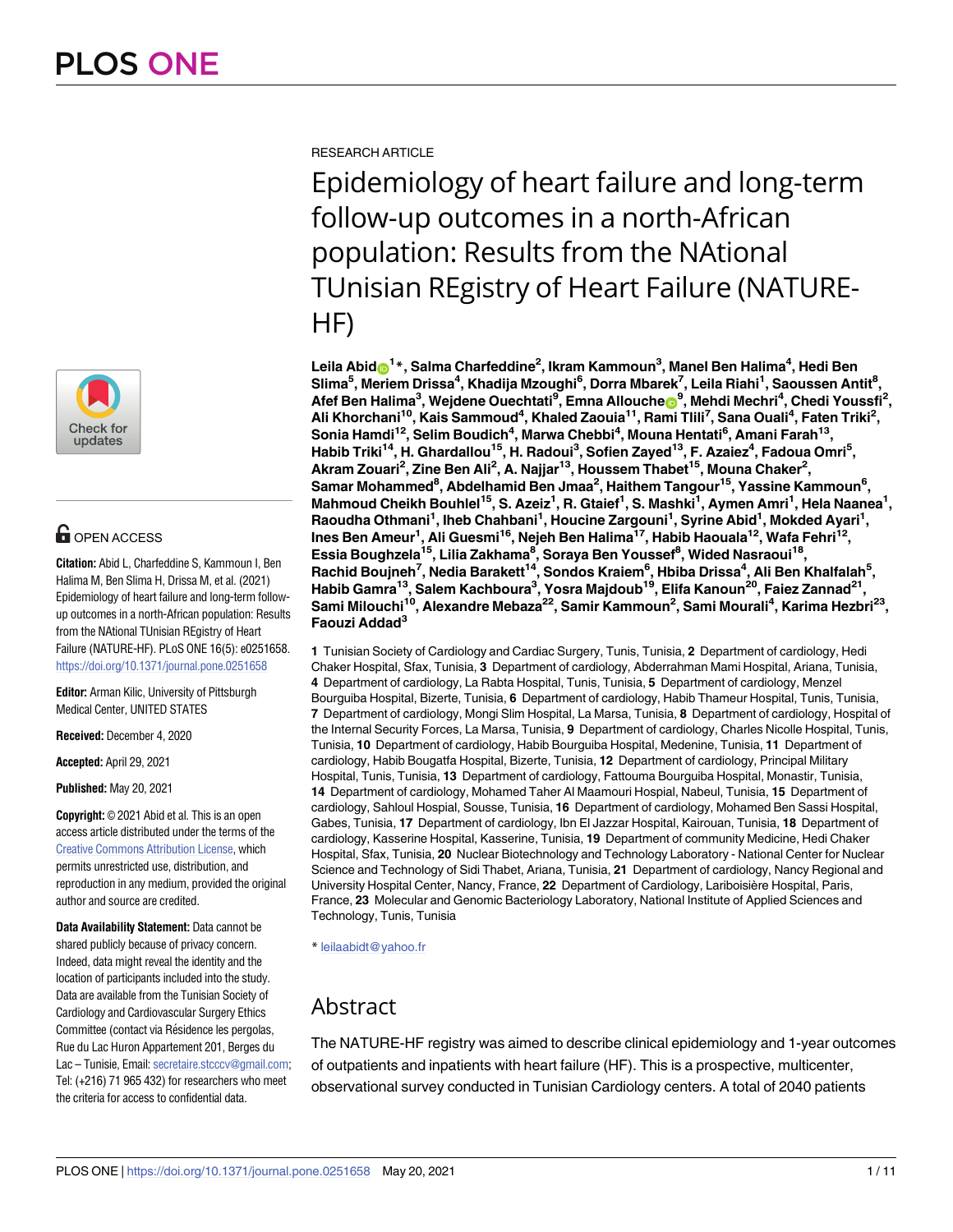<span id="page-1-0"></span>**Funding:** The authors received no specific funding for this work.

**Competing interests:** The authors have declared that no competing interests exist.

were included in the study. Of these, 1632 (80%) were outpatients with chronic HF (CHF). The mean hospital stay was  $8.7 \pm 8.2$  days. The mortality rate during the initial hospitalization event for AHF was 7.4%. The all-cause 1-year mortality rate was 22.8% among AHF patients and 10.6% among CHF patients. Among CHF patients, the older age, diabetes, anemia, reduced EF, ischemic etiology, residual congestion and the absence of ACEI/ ARBs treatment were independent predictors of 1-year cumulative rates of rehospitalization and mortality. The female sex and the functional status were independent predictors of 1 year all-cause mortality and rehospitalization in AHF patients. This study confirmed that acute HF is still associated with a poor prognosis, while the mid-term outcomes in patients with chronic HF seems to be improved. Some differences across countries may be due to different clinical characteristics and differences in healthcare systems.

# **Introduction**

It is estimated that 26 million people worldwide suffer from heart failure (HF) [\[1](#page-9-0)]. The prevalence of HF (HF) is increasing [\[1](#page-9-0)]. In the United States and Europe, HF is responsible for a large proportion of morbi-mortality  $[2-4]$ . In Tunisia and north-african countries, HF is a public health problem considering its current frequency and this is mainly linked to an aging of the Tunisian population (Africa's oldest population, with the highest life expectancy of the continent) and an increase in coronary and hypertensive patients. However, there is no extensive data available on demographic characteristics, prognosis and quality of care of patients with HF in Tunisia (nor in North Africa). The data of the European and United States populations cannot be extrapolated to the Tunisian population. The aims of the present study were to determine the epidemiological profile of acute and chronic HF patients, to assess the 1-year outcomes (death and rehospitalization) of patients with HF, and to identify prognostic predictors of these outcomes.

# **Materials and methods**

### **Study design and patient's enrollment**

The NATURE- HF registry was a national, Tunisian, observational, longitudinal, prospective and multicentric registry carried out on a follow-up period of 13 months: 01 month of inclusion and 12 months of follow-up. The protocol of the NATURE HF registry has been approved by the Tunisian Society of Cardiology and Cardiovascular Surgery. The NATURE HF study has been submitted to ClinicalTrials.gov and registered under the identifier NCT03262675. An ethical approval letter has been obtained from the ethic committee of the Abderrahmen Mami Pneumology and Phthisiology Hospital. Any selected patient will be introduced in the study and its explicit agreement will be solicited by signing an informed consent form. No data were collected before the patient received detailed information and gave signed informed consent. We included all outpatients with chronic HF (CHF) and those hospitalized for acute HF (AHF) de novo or not. Any violation of the study protocol will be exposed to the Steering Committee which will decide on the exclusion of the patient in question. The selection of patients eligible for inclusion and non-inclusion criteria will be made at the cardiology consultation level or during cardiology or emergencies hospitalizations. A total of 250 Cardiologists (public sector and liberal sector) participate in the inclusion. Patient inclusion will occur consecutively until the end of the inclusion period. The inclusion began on October 02, 2017 for a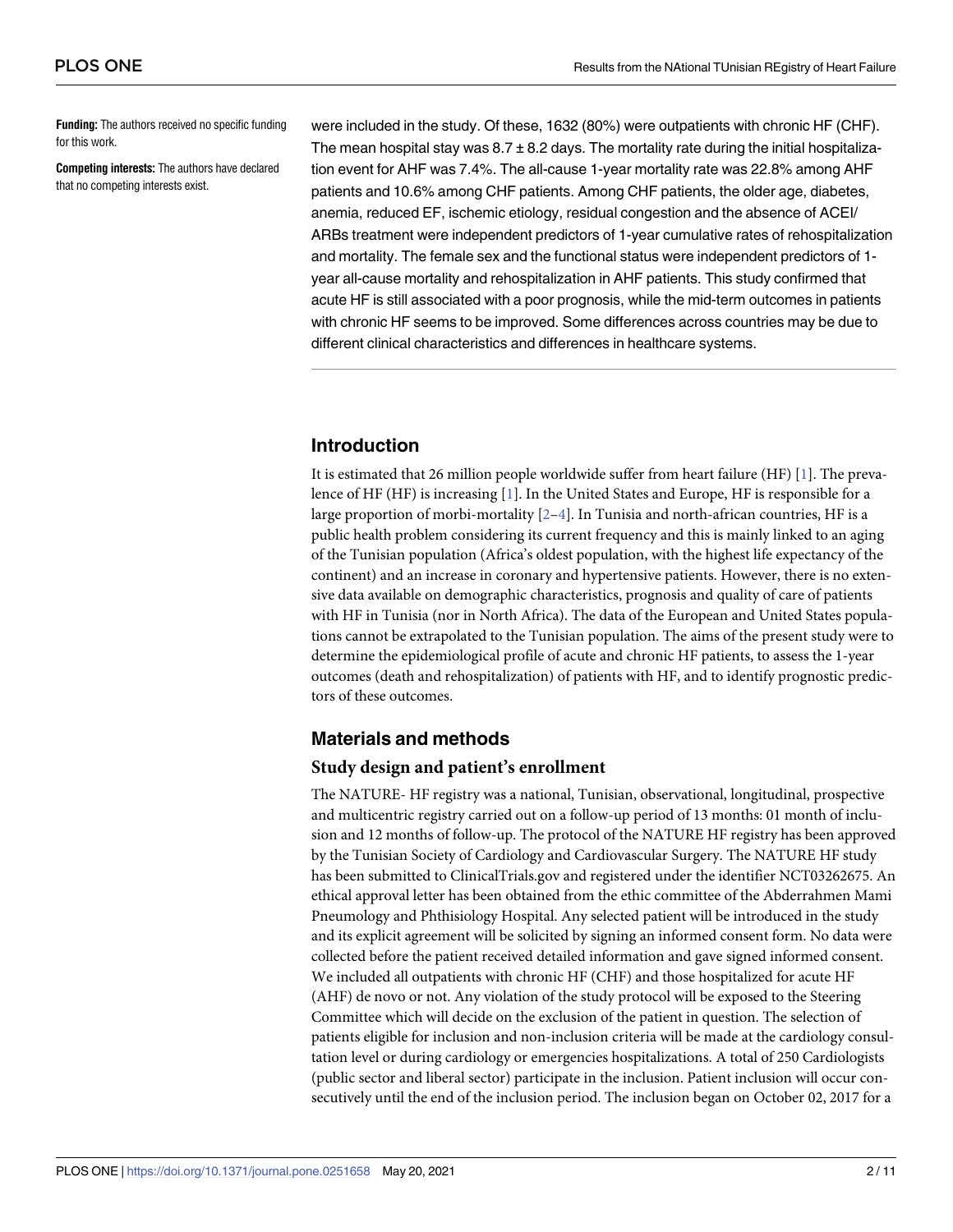<span id="page-2-0"></span>duration of 01 months. A Regular follow-up was done up to 12 months after inclusion. Given the observational nature of the NATURE-HF study, no specific treatment or intervention is planned in the management of heart failure. Patients should be cared for according to the usual medical habits.

The diagnosis of heart failure is at the discretion of investigator. The main non-inclusion criteria are the estimated life expectancy *<*12 months for extra-cardiac pathology, isolated right heart failure, pregnant woman, end-stage or severe renal insufficiency with creatinine clearance *<*15ml / min, hemodialysis patient, cardiac surgery scheduled within 3 months and congenital heart disease.

The data were collected via the DACIMA Clinical Suite $^{\textcircled{\tiny{\textregistered}} }$  web interface. The platform complies with international standards: FDA 21 CFR part 11(Food and Drug Administration 21 Code of Federal Regulations part 11), HIPPA (Health Insurance Portability and Accountability Act), ICH (International Conference on Harmonisation), MedDRA (Medical Dictionary for Regulatory Activities) and "Health Canada" and Tunisian regulations.

**Statistical analysis.** Qualitative variables were expressed as percentages. For quantitative variables, we checked the normality of the distribution by the Kolmogorov-Smirnov test and the Shapiro-Wilk test. An estimate of the means with their standard deviations and of the median with min and max was thus carried out. The baseline characteristics and type of treatments were also reported. The plots of Kaplan–Meier curves for time to all-cause death and time to all-cause death or HF hospitalization were performed. The associations between the variables were studied using hypothesis tests. The comparison between two qualitative variables was carried out by the Pearson "chi2" test when the conditions were verified otherwise the exact Fisher test was used. The Student test was used for the comparison of two means when the distribution is Gaussian and by the non-parametric U test of Mann-Whitney when the distribution is not Gaussian. In addition, these plots were divided into outpatients with CHF and inpatients with AHF. Plots of cumulative incidence of HF hospitalization considering competing risks of death in the two groups were presented.

The factors associated with 1-year death and 1-year death and rehospitalization were studied by calculating unadjusted (in univariate analysis) and adjusted (ORa) Odds Ratio after multivariate analysis using binary logistic regression. We retained a risk of error of 20% to include the indicator variables in the multivariate analysis. Age, systolic blood pressure and ejection fraction (EF) were considered as continuous variables while the remaining were considered as categorical variables. A P-value *<*0.05 was considered statistically significant.

## **Results and discussion**

A total of 2040 patients were included in the study. Of these, 408 (20%) were inpatients hospitalized with a diagnosis of acute HF (AHF) and 1632 (80%) were outpatients with chronic HF (CHF). The mean hospital stay was  $8.7 \pm 8.2$  days [2; 55].

### **Baseline characteristics**

The baseline characteristics of the study population are reported in «[Table](#page-3-0) 1». A larger percentage of AHF patients had reduced EF, defined as EF *<*40% (53.9% vs. 44.9%). The mean age was 63.56 ±12.6 years old and 29.1% were female. Around the half of HF patients had an ischemic etiology. Common co-morbidities [atrial fibrillation, diabetes mellitus, anemia, renal dysfunction and chronic obstructive pulmonary disease (COPD)] were more frequent among AHF patients.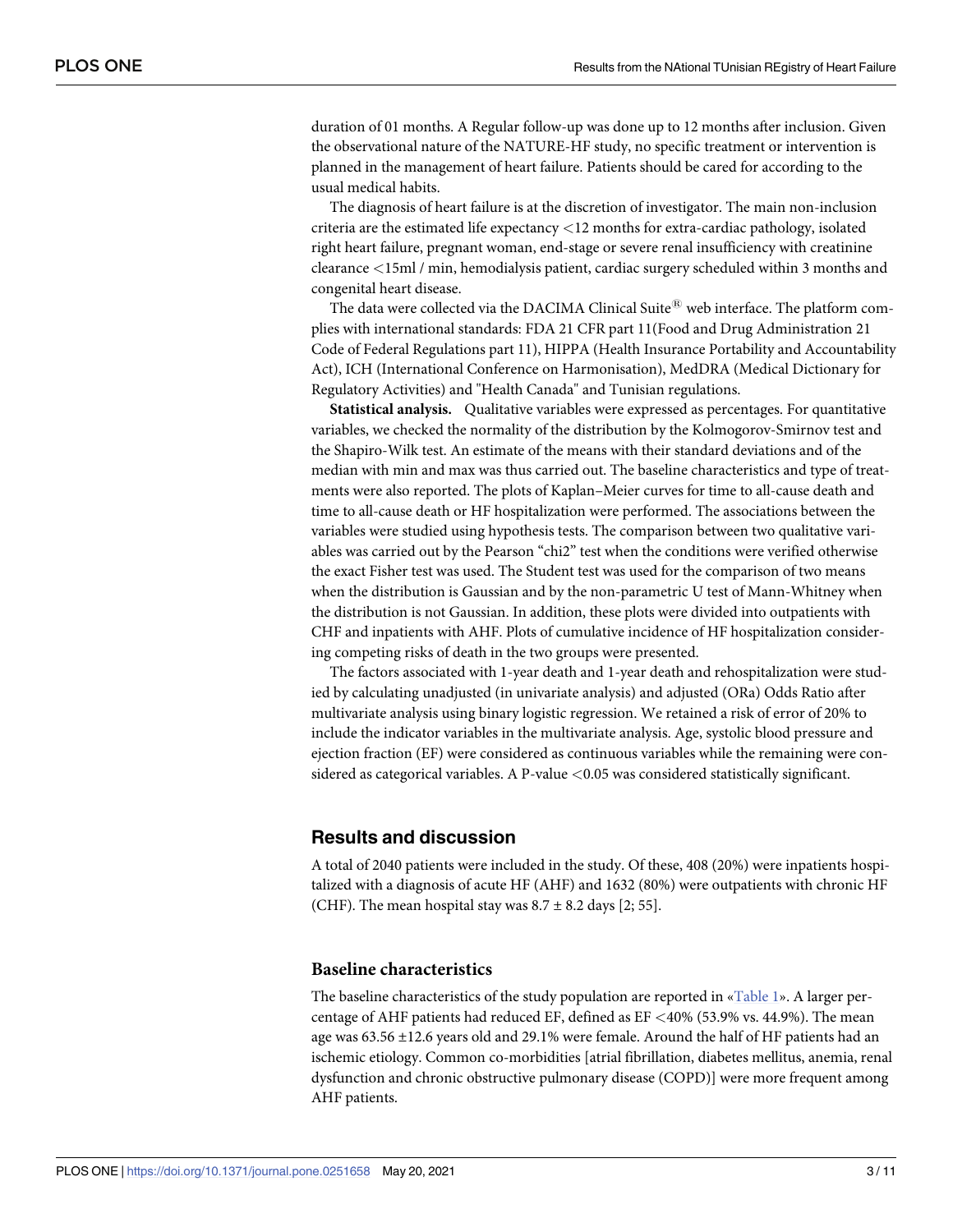|                            | Total population $(n = 2040)$ | Acute HF $(n = 408)$ | Chronic HF $(n = 1632)$ | p-value |
|----------------------------|-------------------------------|----------------------|-------------------------|---------|
| Age (years)                |                               |                      |                         |         |
| $Mean \pm SD$              | $63.56 \pm 12.6$              | $63.59 \pm 12.9$     | $63.54 \pm 12.5$        | 0.89    |
| Median [IQR]               | 64 [19-97]                    | 64 [24-91]           | 64 [19-97]              |         |
| $\geq$ 75 years (%)        | 20.7                          | 24                   | 19.8                    | 0.06    |
| Females (%)                | 29.1                          | 28.7                 | 29.3                    | 0.85    |
| Diabetes (%)               | 35.8                          | 41.2                 | 34.5                    | 0.01    |
| Hypertension (%)           | 40.4                          | 42.2                 | 40                      | 0.42    |
| Smoking (%)                | 26.2                          | 21.7                 | 27.7                    | 0.11    |
| COPD (%)                   | 6.8                           | 10.5                 | 5.8                     | 0.001   |
| Coronary heart disease (%) | 46.2                          | 41.7                 | 47.4                    | 0.03    |
| NYHA III-IV (%)            | 34.4                          | 65.9                 | 26.5                    | 0.000   |
| SBP (mmHg)                 |                               |                      |                         |         |
| $Mean \pm SD$              | 123.37±24.8                   | 122.28±29.0          | 123.95±23.8             | 0.42    |
| Median [IQR]               | 120 [90-240]                  | 120 [100-240]        | 120 [90-230]            |         |
| $\leq$ 110 mmHg (%)        | 0.5                           | 0.6                  | 0.5                     | 0.68    |
| Heart rate (bpm)           |                               |                      |                         |         |
| $Mean \pm SD$              | $80.17 \pm 17.5$              | $88.10 \pm 22.3$     | 78.24± 15.6             | 0.000   |
| Median [IQR]               | 77 [30-160]                   | 84 [39-152]          | 75 [30-161]             |         |
| $\geq$ 70 bpm (%)          | 77.1                          | 85.1                 | 75.2                    | 0.000   |
| <b>ECG</b> abnormalities   |                               |                      |                         |         |
| Atrial fibrillation (%)    | 15.9                          | 21.3                 | 14.5                    | 0.000   |
| LBBB(%)                    | 9                             | 10                   | $8.8\,$                 |         |
| QRS duration               |                               |                      |                         |         |
| $>150$ msec $(\% )$        | 3.8                           | 5.4                  | 3.4                     | 0.002   |
| Ejection fraction (%)      |                               |                      |                         |         |
| $Mean \pm SD$              | $38.42 \pm 10.5$              | $36.96 \pm 11.4$     | $38.73 \pm 10.2$        | 0.005   |
| Median [IQR]               | 40 [15-63]                    | 37 [12-65]           | 40 [14-87]              |         |
| $<40\%$                    | 46.5                          | 53.9                 | 44.9                    | 0.001   |
| 40-50%                     | 45.8                          | 36.5                 | 48                      |         |
| $> 50\%$                   | 7.7                           | 9.7                  | 7.1                     |         |
| Mitral regurgitation (%)   | 22.7                          | 24.5                 | 22.3                    | 0.39    |
| Renal dysfunction (%)      | 38.4                          | 46.5                 | 36.6                    | 0.03    |
| Anemia (%)                 | $7.7\,$                       | 13.5                 | 6.3                     | 0.000   |

#### <span id="page-3-0"></span>**[Table](#page-2-0) 1. Baseline characteristics of the study population.**

<https://doi.org/10.1371/journal.pone.0251658.t001>

### **Follow-up**

The [Fig](#page-4-0) 1 shows the Kaplan–Meier curves for all-cause mortality in AHF and in CHF patients. At three months, cumulative survial was 98% in CHF and 93% in CHF. At one year, cumulative survial was 90,5% in CHF and 78,4% in AHF. The [Fig](#page-4-0) 2 shows the Kaplan-Meier curves for the combined event of all-cause mortality or hospitalization for HF. In CHF, cumulative events were 2.9% at 3 months and 15.1% at one year. Cumulative events were 7.8% at 3 months and 28.9% at one year in AHF.

The mortality rate during the initial hospitalization event for AHF was 7.4% (30 out of 408). The all-cause 1-year mortality rate was 22.8% among AHF patients and 10.6% among CHF patients [«Table](#page-4-0) 2».

The multivariate analysis showed older age, diabetes, heart rate, QRS duration, anemia, residual congestion and the absence of angiotensin-converting enzyme inhibitors (ACEI)/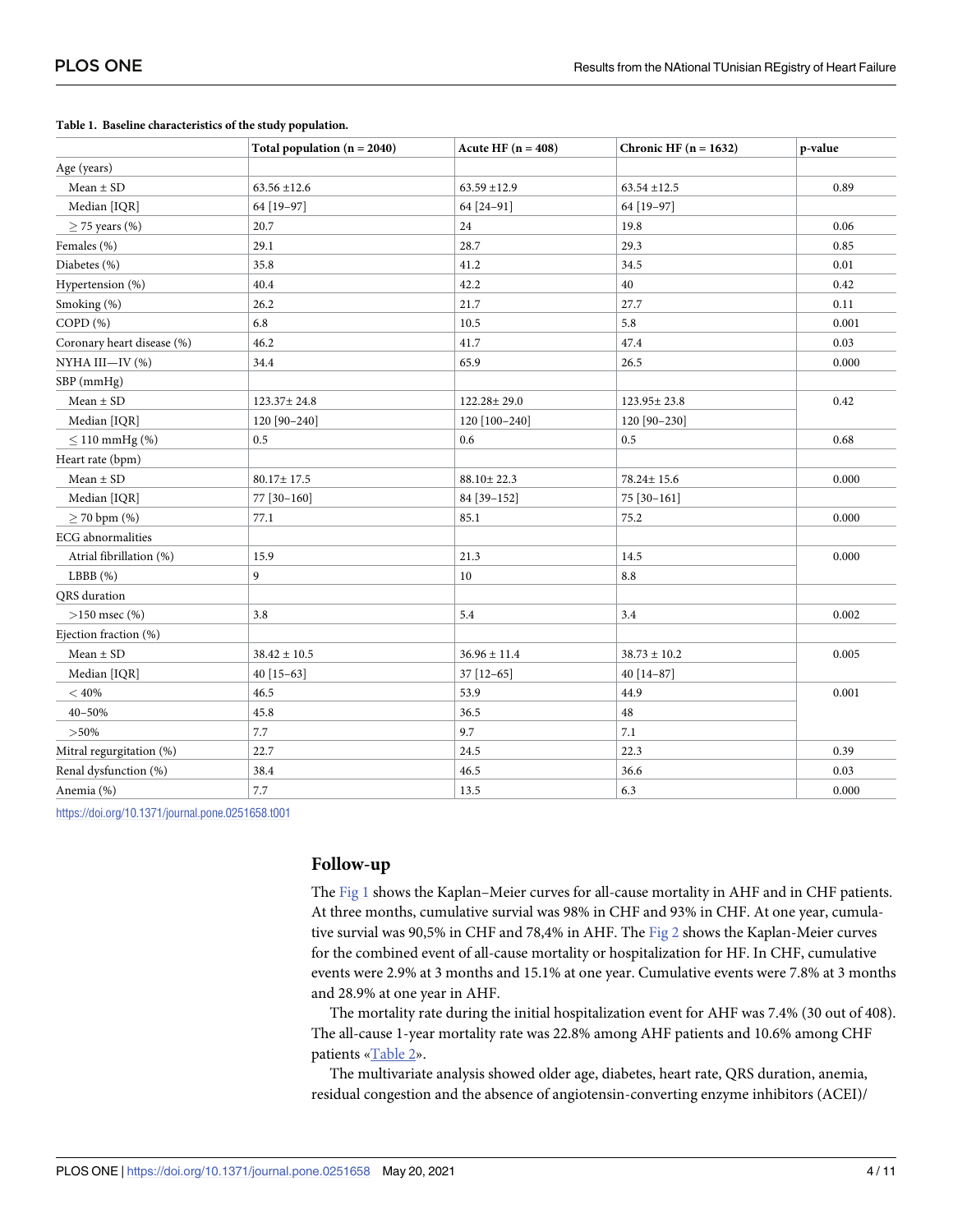<span id="page-4-0"></span>

**[Fig](#page-3-0) 1. Kaplan–Meier curves for all-cause mortality in acute heart failure and chronic heart failure patients.**

<https://doi.org/10.1371/journal.pone.0251658.g001>



[Fig](#page-3-0) 2. Cumulative incidence plots of death and heart failure (HF) hospitalization in acute heart failure and **chronic heart failure patients.**

<https://doi.org/10.1371/journal.pone.0251658.g002>

angiotensin receptor antagonists (ARBs) treatment to be independent predictors of 1-year allcause mortality in CHF patients [«Table](#page-5-0) 3».

The female sex, New York Heart Association (NYHA) class III or IV and the absence of ACEI/ARBs treatment were independent predictors of 1-year all-cause mortality in AHF patients [«Table](#page-5-0) 4».

|                                               | Total population $(n = 2040)$ | $ $ Acute HF $(n = 408)$ | Chronic HF $(n = 1632)$ | p-value |
|-----------------------------------------------|-------------------------------|--------------------------|-------------------------|---------|
| All-cause Mortality (%)                       |                               | 22.8                     | 10.6                    | 0.000   |
| In-Hospital mortality (%)                     | 3.3                           |                          |                         | 0.000   |
| 12-months mortality and rehospitalization (%) | 18.7                          | 26.5                     | 16.8                    | 0.000   |
| 12-months rehospitalization (%)               | د. ا                          | 5.9                      |                         | 0.21    |

<https://doi.org/10.1371/journal.pone.0251658.t002>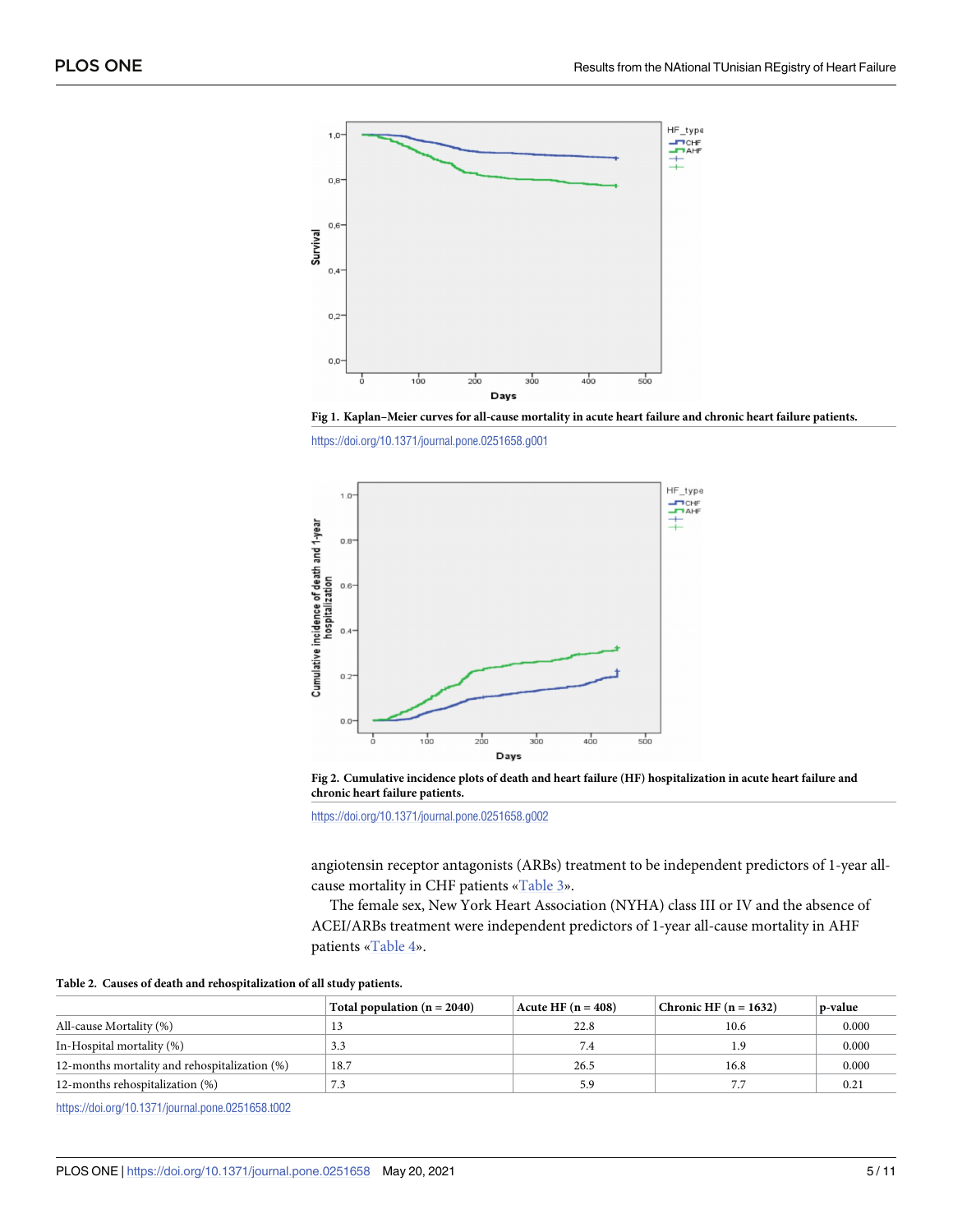|                                         | <b>HR (95% CI)</b>     | p-value |
|-----------------------------------------|------------------------|---------|
| Age $\geq$ 75 years (yes vs no)         | $1.894(1.256 - 2.856)$ | 0.002   |
| Diabetes (yes vs no)                    | $1.520(1.047 - 2.206)$ | 0.028   |
| Heart rate $> 70$ bpm (yes vs no)       | $1.731(1.046 - 2867)$  | 0.033   |
| QRS duration $> 150$ msec (yes vs no)   | $2.641(1.279 - 5.455)$ | 0.009   |
| Anemia (yes vs no)                      | $1.887(1.081 - 3.293)$ | 0.025   |
| <b>ACEI/ ARBs treatment (yes vs no)</b> | $0.466(0.309 - 0.703)$ | 0.000   |
| Loop diuretics optimization (yes vs no) | $0.595(0.405 - 0.874)$ | 0.008   |

#### <span id="page-5-0"></span>**[Table](#page-4-0) 3. Predictors of all-cause of 1- year mortality in CHF patients (multivariable analysis).**

<https://doi.org/10.1371/journal.pone.0251658.t003>

| Table 4. Predictors of all-cause of 1- year mortality in AHF patients (multivariable analysis). |  |  |  |
|-------------------------------------------------------------------------------------------------|--|--|--|
|-------------------------------------------------------------------------------------------------|--|--|--|

|                                  | HR (95% CI)            | p-value |
|----------------------------------|------------------------|---------|
| Female sex (yes vs no)           | $2.004(1.129-3.555)$   | 0.017   |
| NYHA III—IV (yes vs no)          | $2.525(1.316 - 4.867)$ | 0.005   |
| ACEI/ ARBs treatment (yes vs no) | $0.449(0.252 - 0.798)$ | 0.006   |
|                                  |                        |         |

<https://doi.org/10.1371/journal.pone.0251658.t004>

#### **Table 5. Predictors of all-cause of 1-year rehospitalization and mortality in CHF patients (multivariable analysis).**

|                                         | <b>HR (95% CI)</b>     | p-value |
|-----------------------------------------|------------------------|---------|
| Age $\geq$ 75 years (yes vs no)         | $1.995(1.452 - 2.741)$ | 0.000   |
| Diabetes (yes vs no)                    | $1.645(1.242 - 2.178)$ | 0.001   |
| Anemia (yes vs no)                      | 1.749 (1.109-2.759)    | 0.016   |
| LV EF $<$ 40% (yes vs no)               | $1.327(1.006 - 1.750)$ | 0.045   |
| Ischemic etiology (yes vs no)           | $1.348(1.010-1.798)$   | 0.042   |
| ACE/ ARBs treatment (yes vs no)         | $0.553(0.399 - 0.767)$ | 0.000   |
| Loop diuretics optimization (yes vs no) | $0.490(0.369 - 0.650)$ | 0.000   |
|                                         |                        |         |

<https://doi.org/10.1371/journal.pone.0251658.t005>

Among CHF patients, the older age, diabetes, anemia, reduced EF, ischemic etiology, residual congestion and the absence of ACEI/ ARBs treatment were independent predictors of 1-year cumulative rates of rehospitalization and mortality «Table 5».

The female sex and the New York Heart Association (NYHA) class III or IV were independent predictors of 1-year all-cause mortality and rehospitalization in AHF patients «Table 6».

### **Medications of HF-patients**

During the out-patient visit, both ACEI/ ARBs and beta-blockers were the most prescribed medications (67.8% and 65.1% respectively). The medication prescribed for CHF patients at baseline and 1-year follow-up are presented in [«Table](#page-6-0) 7». The percentage of ACEI/ARBs, betablockers and mineralocorticoid receptor antagonists (MRAs) increased slightly from 68.9% to

### **Table 6. Predictors of all-cause of 1- year mortality and rehospitalization in AHF patients (multivariable analysis).**

|                         | $HR(95\% CI)$            | p-value |
|-------------------------|--------------------------|---------|
| Female sex (yes vs no)  | $1.996(1.188 - 3.355)$   | 0.009   |
| NYHA III—IV (yes vs no) | $(2.629(1.514 - 4.565))$ | 0.001   |

<https://doi.org/10.1371/journal.pone.0251658.t006>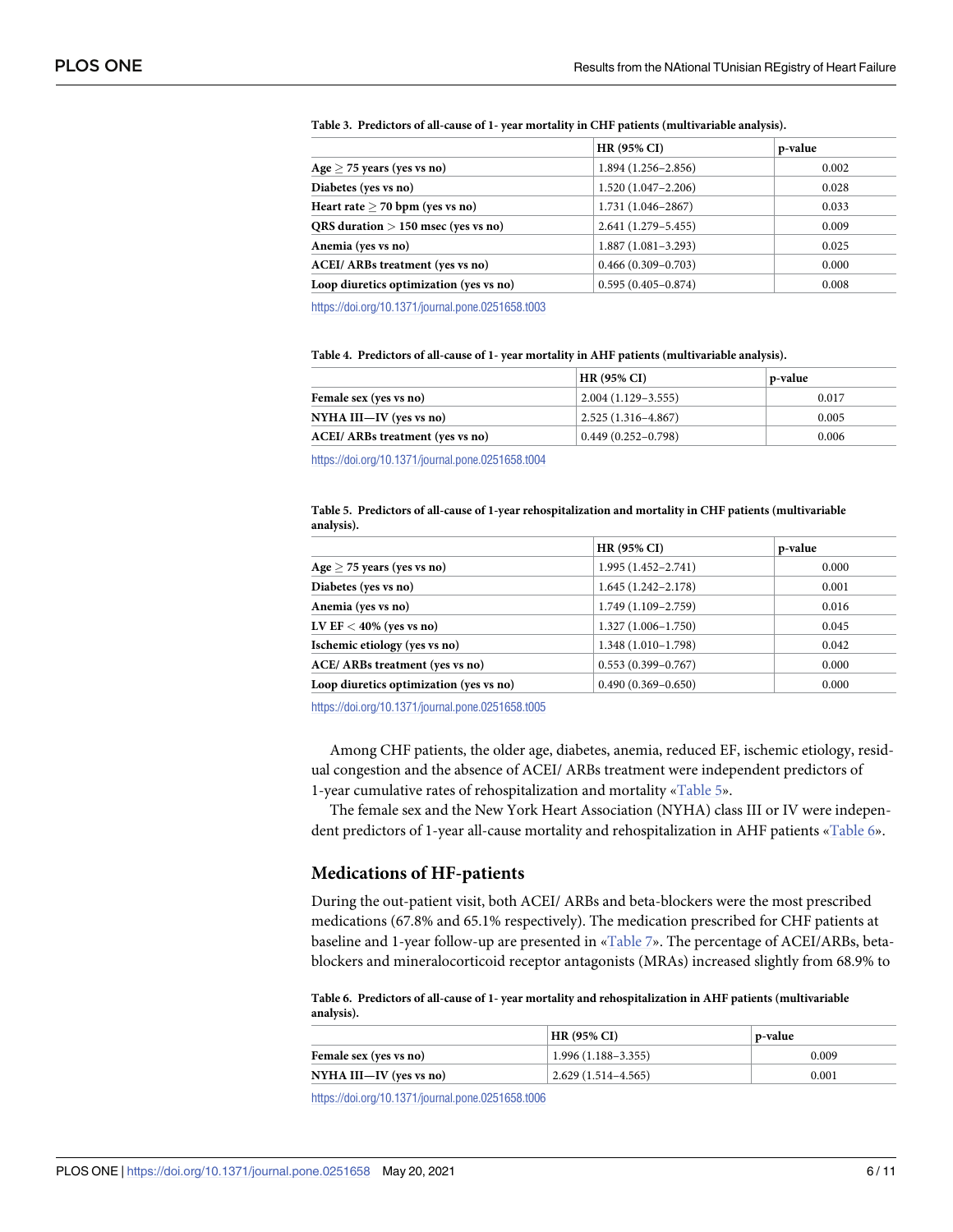|                          | Out-patient visit | At 1-year | D     |
|--------------------------|-------------------|-----------|-------|
| ACEI/ ARBs (%)           | 68.9              | 73.2      | 0.000 |
| Beta-blockers (%)        | 67                | 71.9      | 0.000 |
| Aldosterone blockers (%) | 28.8              | 31.3      | 0.000 |
| Loop diuretics (%)       | 52.2              | 23        | 0.000 |
| Ivabradine (%)           | 0.4               | 0.6       | 0.5   |
| Sacubitril-valsartan (%) | 0.2               | 0.2       |       |
| Digitalis (%)            | 4.8               | 5.5       | 0.001 |

<span id="page-6-0"></span>**[Table](#page-5-0) 7. Pharmacological treatment of CHF patients during outpatient visit and at 1-year.**

<https://doi.org/10.1371/journal.pone.0251658.t007>

73.2%, 67% to 71.9% and 28.8% to 31.3% respectively. Diuretics prescription fell from 52.2% to 23.0%. Prescription of ivabradine and sacubitril-valsartan remained stable during the follow-up.

Table 8 summarizes the medications prescribed for AHF patients at discharge and at 1-year follow-up. Prescription of ACEI/ARBs, beta-blockers, MRAs rose significantly from 62.0% to 72.9%, 57.4% to 68.2% and 31.9% to 39.7% respectively. However, the use of diuretics fell from 65.9% to 26.9%. There were no statistically significant differences between baseline and 1-year follow-up prescription of ivabradine, digitalis and sacubitril-valsartan.

The use of implantable cardioverter defibrillators (ICDs), cardiac resynchronization therapy with defibrillation (CRT-D) and CRT-pacemaker (CRT-P) were used by 2.5%, 0.8% and 3.1%.

At 1-year follow-up, only 22.7% had optimal treatment. The ACEI/ARBs optimal doses were reached in 30.4% and those of beta-blockers in 40%.

The Nature-HF registry analyzed HF patients who were treated at the same hospitals by the same physicians and who had been followed up for 1 year. Of these patients, 408 (20%) were hospitalized with a diagnosis of AHF and 1632 (80%) were outpatients with CHF.

The main findings of this study are: (**i**) the all-cause 1-year mortality rates were 13% for all HF patients, 22.8% for AHF and 10.6% for CHF; (**ii**) the 1-year rates of hospitalization because of HF were 7.3% for all HF patients, 5.9% for AHF and 7.7% for CHF; (**iii**) the 1-year incidence rates of the combined event 'all-cause mortality or HF hospitalization' were 18.7% for all HF patients, 26.5% for AHF and 16.8% for CHF. Except the younger population age, the clinical characteristics were similar to those of previous studies [[5](#page-9-0), [6\]](#page-9-0). The incidence of the combined event of death or HF rehospitalization are lower in the present study, with 18.7% compared with 35.8% in the Pilot Survey [[5\]](#page-9-0) and 40.1% in the ESC-HF long term registry [[7](#page-9-0)].

In this study, the rates of mortality and rehospitalization of CHF patients were significantly lower than that of AHF patients. This is may be due to more comorbidities especially diabetes

|                          | Out-patient visit | At 1-year | p     |
|--------------------------|-------------------|-----------|-------|
| $ACEI/ARBs$ $%$          | 62                | 72.9      | 0.000 |
| Beta-blockers (%)        | 57.4              | 68.2      | 0.000 |
| Aldosterone blockers (%) | 31.9              | 39.7      | 0.000 |
| Loop diuretics $(\%)$    | 65.9              | 26.9      | 0.000 |
| Ivabradine (%)           | 1.2               | 1.3       |       |
| Sacubitril-valsartan (%) | 0                 | $\Omega$  |       |
| Digitalis $(\%)$         | 5.1               | 6.3       | 0.25  |

**Table 8. Pharmacological treatment of AHF patients during discharge and at 1-year.**

<https://doi.org/10.1371/journal.pone.0251658.t008>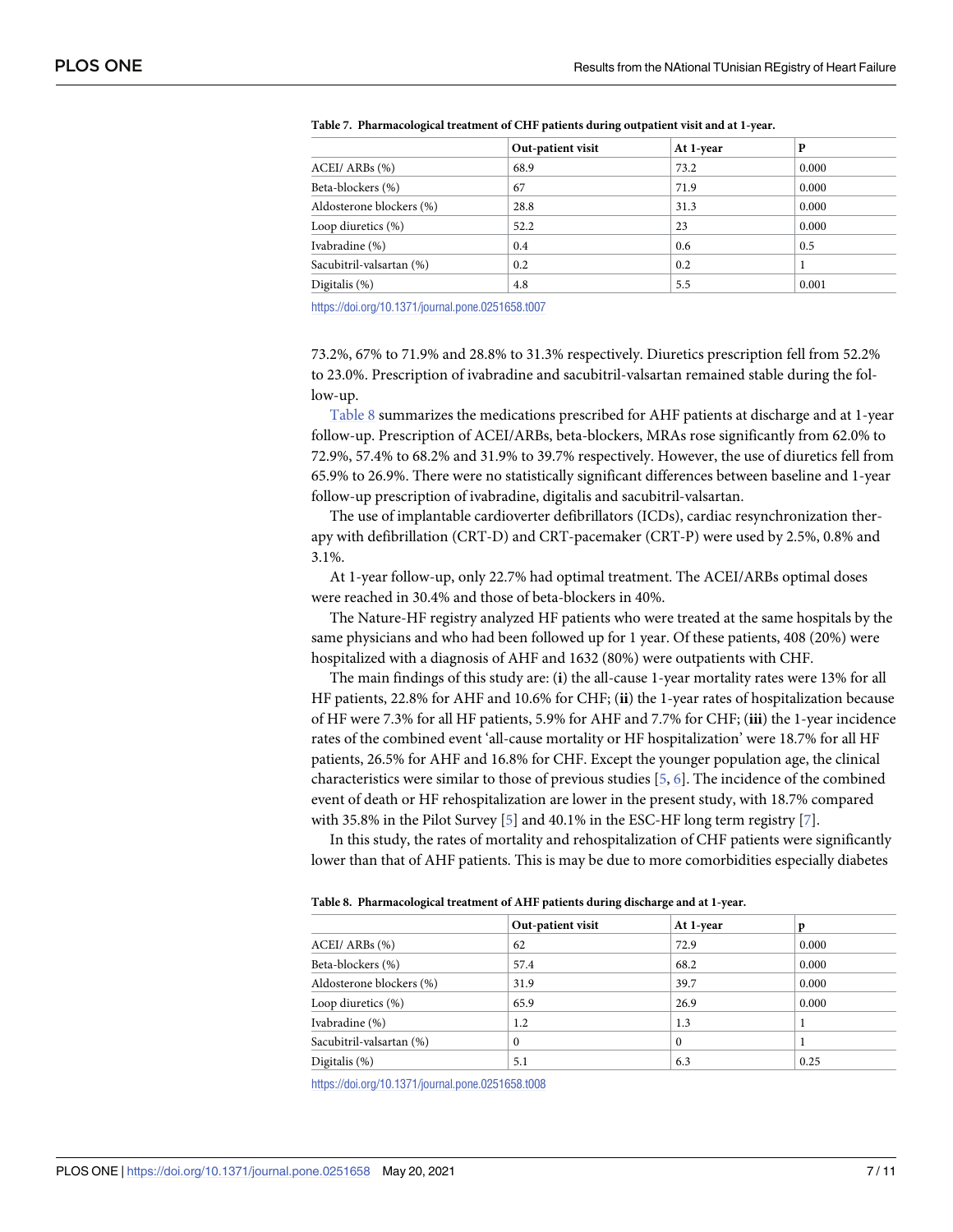<span id="page-7-0"></span> $(41.2\% \text{ vs } 34.5\%, \text{ p} = 0.01)$  and COPD  $(10.5\% \text{ vs } 5.8\%, \text{ p} = 0.001)$ , atrial fibrillation  $(21.3\% \text{ vs } 5.8\% \text{ or } 5.8\% \text{ or } 5.8\% \text{ or } 5.8\% \text{ or } 5.8\% \text{ or } 5.8\% \text{ or } 5.8\% \text{ or } 5.8\% \text{ or } 5.8\% \text{ or } 5.8\% \text{ or }$ 14.5%,  $p = 0.000$ ) and systolic LV dysfunction (53.9% vs 44.9%,  $p = 0.001$ ) in AHF patients.

Among CHF patients, the rates of 1-year all-cause mortality and hospitalization were 10.6% and 7.7%. There is reduction in these rates compared with those of the north African population in the ESC-HF long term registry, in which rates were 15.6% and 10.1% respectively [\[7](#page-9-0)].

All-cause mortality among AHF patients is high, with a rate of in hospital death of 7.4% and 22.8% within 1 year. These rates are higher than in the ESC-HF Pilot Survey [[5\]](#page-9-0), in which the 1-year all-cause mortality rates were 17.4%, nearly equal to those of the ESC-HF long term registry [[7](#page-9-0)], in which 1-year all-cause mortality rates were 23.6% and fewer than those of the north African population of the ESC-HF long term registry [[7](#page-9-0)], in which rates were 29.1%.

The predictors of all-cause mortality among CHF patients in this study were similar to those found in previous studies: older age, accelerated heart rate, QRS duration, diabetes, anemia, congestion and failure to optimize treatment  $[7-11]$ . The predictors of all-cause mortality among AHF patients in this study were consistent with those observed in previous studies, in which mainly pulmonary congestion was predictive of an adverse outcome  $[12-14]$ . However, the female sex was also an independent predictor of worse prognosis in AHF. It seems to be a main particularity of HF north-African population. In fact, in the GREAT registry, women with AHF have a lower 1-year mortality unless less evidenced-based treatment than men [[15](#page-10-0)]. In the Swede HF registry, after adjustments for mortality and morbidity, females had a better prognosis across the EF spectrum [[6\]](#page-9-0). This finding may be explained by a delayed diagnosis or by the excess social stressors and less HF guideline-recommended treatments in females in our population. So that, we must improve management of AHF in women in Tunisia and north-African countries.

These results reinforce the recommendations that all HF patients should not be discharged until the signs of congestion have completely disappeared applying recommended treatment protocols [\[16\]](#page-10-0). The congestion must be treated in CHF patients as well in AHF ones and the HF guideline-recommended treatments must be initiated before discharge. The lower death and cumulative rehospitalization rates among both AHF and CHF patients may be attributable in part to the younger age and the improvement in the management of HF patients after current HF guidelines consisting with more frequent prescription of beta-blockers and ACEI/ ARBs [\[2,](#page-9-0) [4](#page-9-0)]. However, the prescription of ivabradine and sacubitril-valsartan was still limited. This is due to probably to the cost and the absence of the reimbursement of ivabradine and the unavailability and the absence of local authorization of sacubitril-valsartan in Tunisia during the study period. In addition, the use of implantable devices (ICDs and CRTs) was still infrequent. As an example, the ICDs implantation ranges from 2.5% in our patients to 21.3% in Western Europe [[7\]](#page-9-0). This is also possibly due to multifactorial causes involving essentially cost, and reimbursement systems in our country [[17](#page-10-0)]. The treatment optimization is still also limited. At 1-year follow-up, only 22.7% had optimal treatment. The ACEI/ARBs optimal doses were reached in 30.4% and those of beta-blockers in 40%. These rates were comparable to those of previous registries [[18](#page-10-0), [19](#page-10-0)].

Finally, it seems important to integrate HF disease management programs, especially those with nursing staff involvement in order to ameliorate the HF prognosis and reduce rate of hospitalization for HF [[20–23\]](#page-10-0).

#### **Study limitations**

This study has some important limitations. First of all, although the criteria for HF are well established in the guidelines [\[2,](#page-9-0) [4](#page-9-0)], patients included in the NATURE-HF registry are diagnosed by local physicians and are not validated centrally. Second, the patients included are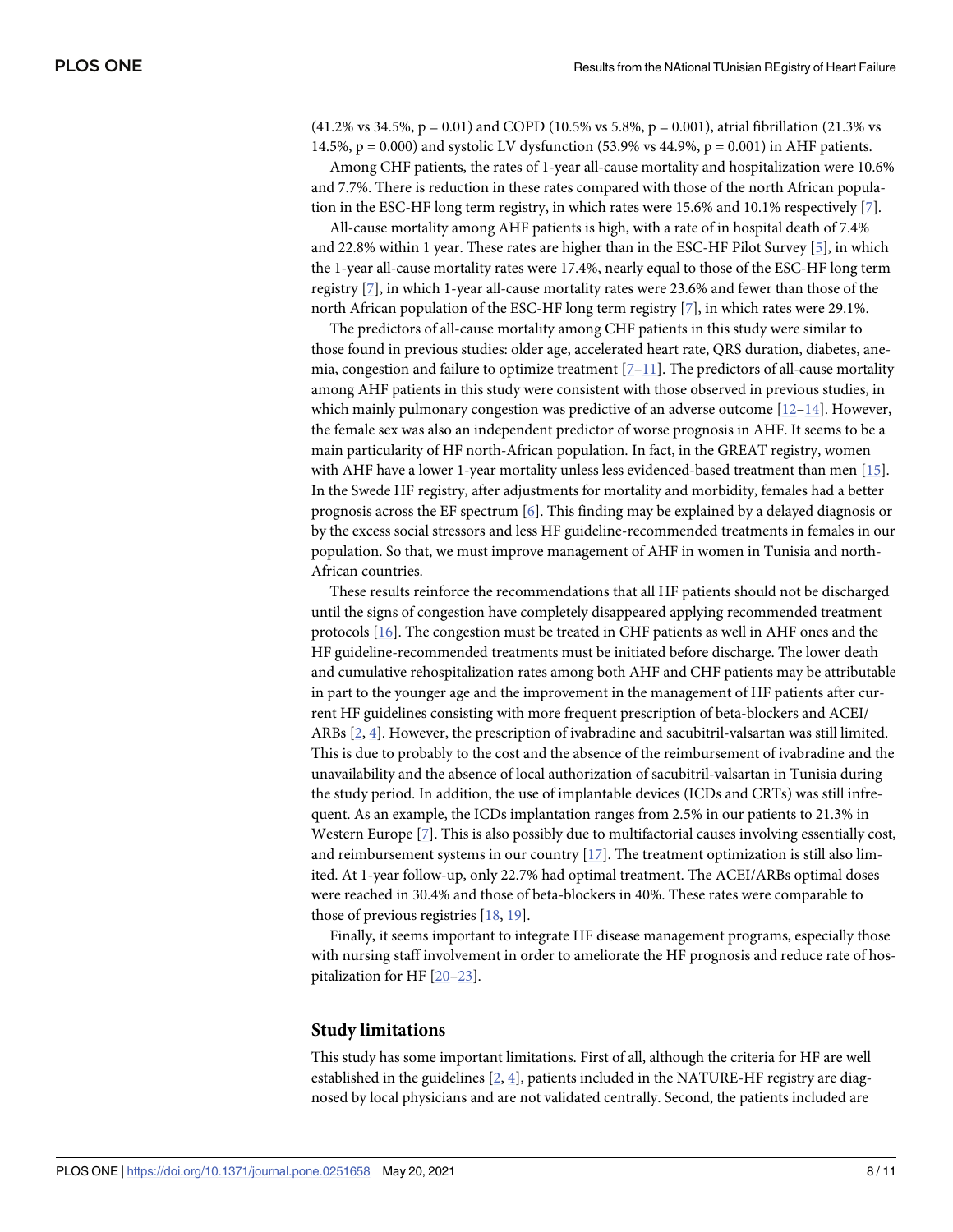only enrolled among those admitted to the cardiology department or seen in outpatient cardiology consultations. The HF patients seen in other departments, such as the emergency unit, were therefore not taken into account.

## **Conclusions**

In comparison with the results of previous studies, the results of the present study, show that 1-year mortality is reduced but is still important among HF patients. The reduction is particularly seen in CHF patients. This is possibly due to increasing prescription of HF guideline-recommended treatment. However, full adherence to current guidelines is not totally achieved, due to in part to logistical and cost issues. Among AHF patients, females had also worse prognosis. This finding deserves attention considering differences with previous studies. The NAT-URE-HF registry provides important data to improve the management and outcomes of HF patients in north-African countries.

# **Supporting information**

**S1 [File.](http://www.plosone.org/article/fetchSingleRepresentation.action?uri=info:doi/10.1371/journal.pone.0251658.s001) TREND statement checklist.** (PDF)

**S1 [Table.](http://www.plosone.org/article/fetchSingleRepresentation.action?uri=info:doi/10.1371/journal.pone.0251658.s002) Baseline characteristics of patients with chronic heart failure (N = 1632) according to left ventricle ejection fraction EF: Ejection fraction;** � **Kruskal-Wallis test.** (PDF)

**S2 [Table.](http://www.plosone.org/article/fetchSingleRepresentation.action?uri=info:doi/10.1371/journal.pone.0251658.s003) Baseline characteristics of patients with acute heart failure (N = 408) according to EF: Ejection fraction;** � **Kruskal-Wallis test EF: Ejection fraction;** � **Kruskal-Wallis test.** (PDF)

**S3 [Table.](http://www.plosone.org/article/fetchSingleRepresentation.action?uri=info:doi/10.1371/journal.pone.0251658.s004) Medications of the chronic heart failure during out-patients visit according to the left ventricle ejection fraction EF: Ejection fraction.** (PDF)

**S4 [Table.](http://www.plosone.org/article/fetchSingleRepresentation.action?uri=info:doi/10.1371/journal.pone.0251658.s005) Medications of the acute heart failure at discharge according to the left ventricle ejection fraction EF: Ejection fraction.** (PDF)

## **Author Contributions**

**Conceptualization:** Leila Abid.

**Data curation:** Leila Abid.

**Formal analysis:** Yosra Majdoub.

**Funding acquisition:** Leila Abid.

**Investigation:** Leila Abid, Salma Charfeddine, Ikram Kammoun, Manel Ben Halima, Hedi Ben Slima, Meriem Drissa, Khadija Mzoughi, Dorra Mbarek, Leila Riahi, Saoussen Antit, Afef Ben Halima, Wejdene Ouechtati, Emna Allouche, Mehdi Mechri, Chedi Youssfi, Ali Khorchani, Kais Sammoud, Khaled Zaouia, Rami Tlili, Sana Ouali, Faten Triki, Sonia Hamdi, Selim Boudich, Marwa Chebbi, Mouna Hentati, Amani Farah, Habib Triki, H. Ghardallou, H. Radoui, Sofien Zayed, F. Azaiez, Fadoua Omri, Akram Zouari, Zine Ben Ali, A. Najjar, Houssem Thabet, Mouna Chaker, Samar Mohammed, Abdelhamid Ben Jmaa, Haithem Tangour, Yassine Kammoun, Mahmoud Cheikh Bouhlel, S. Azeiz, R. Gtaief, S. Mashki, Aymen Amri, Hela Naanea, Raoudha Othmani, Iheb Chahbani, Houcine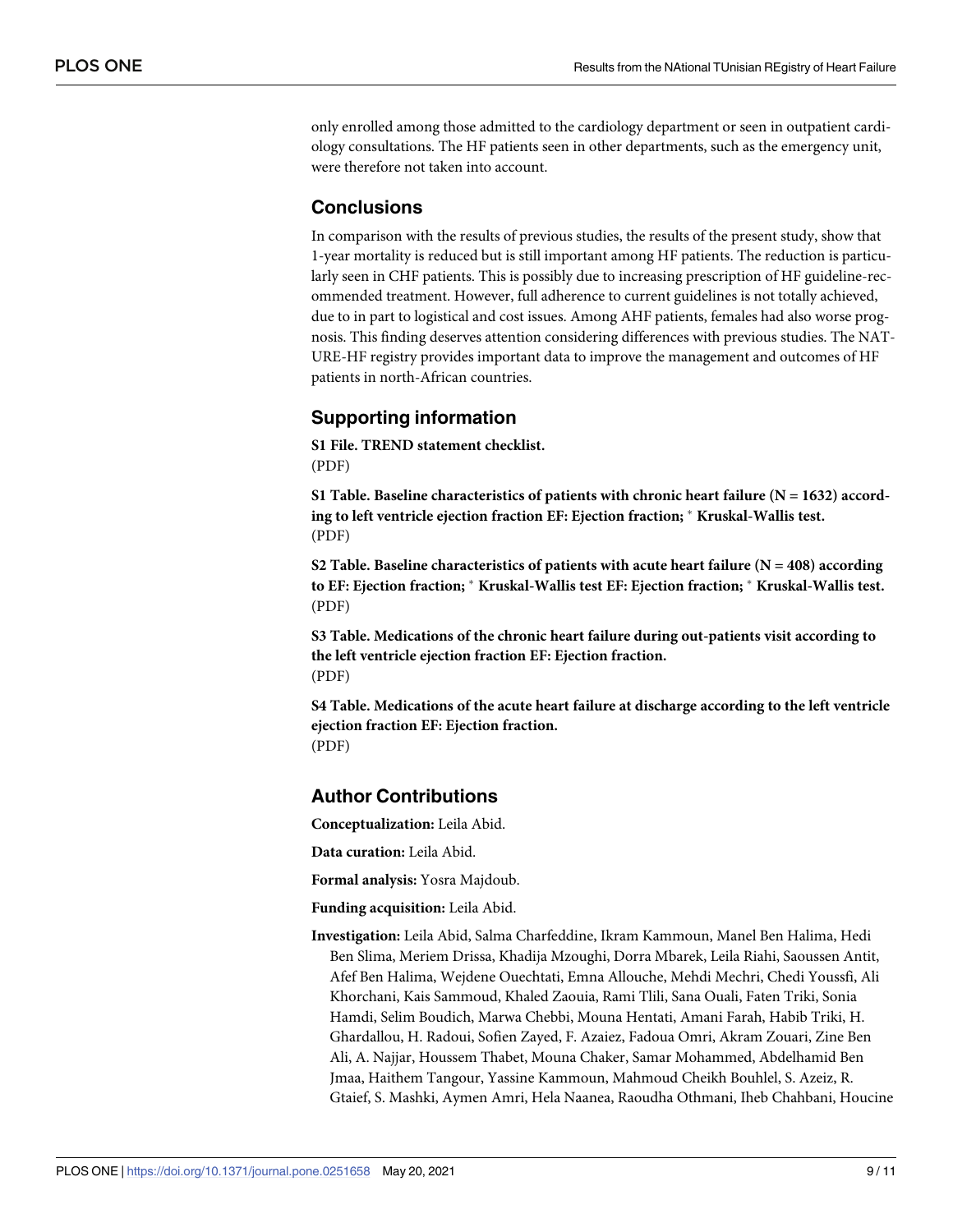<span id="page-9-0"></span>Zargouni, Syrine Abid, Mokded Ayari, Ines Ben Ameur, Ali Guesmi, Nejeh Ben Halima, Habib Haouala, Wafa Fehri, Essia Boughzela, Lilia Zakhama, Soraya Ben Youssef, Wided Nasraoui, Rachid Boujneh, Nedia Barakett, Sondos Kraiem, Hbiba Drissa, Ali Ben Khalfalah, Habib Gamra, Salem Kachboura, Elifa Kanoun, Faiez Zannad, Sami Milouchi, Alexandre Mebaza, Samir Kammoun, Sami Mourali, Karima Hezbri, Faouzi Addad.

**Methodology:** Leila Abid.

**Project administration:** Leila Abid.

**Supervision:** Leila Abid.

**Validation:** Leila Abid.

**Visualization:** Leila Abid.

**Writing – original draft:** Leila Abid, Salma Charfeddine.

**Writing – review & editing:** Leila Abid, Salma Charfeddine.

### **References**

- **[1](#page-1-0).** Ponikowski P, Anker SD, AlHabib KF, Cowie MR, Force TL, Hu S, et al. Heart failure: preventing disease and death worldwide. ESC Heart Fail. sept 2014; 1(1):4–25. <https://doi.org/10.1002/ehf2.12005> PMID: [28834669](http://www.ncbi.nlm.nih.gov/pubmed/28834669)
- **[2](#page-1-0).** Ponikowski P, Voors AA, Anker SD, Bueno H, Cleland JGF, Coats AJS, et al. 2016 ESC Guidelines for the diagnosis and treatment of acute and chronic heart failure: The Task Force for the diagnosis and treatment of acute and chronic heart failure of the European Society of Cardiology (ESC)Developed with the special contribution of the Heart Failure Association (HFA) of the ESC. Eur Heart J. 14 2016; 37 (27):2129–200. <https://doi.org/10.1093/eurheartj/ehw128> PMID: [27206819](http://www.ncbi.nlm.nih.gov/pubmed/27206819)
- **3.** Ambrosy AP, Fonarow GC, Butler J, Chioncel O, Greene SJ, Vaduganathan M, et al. The global health and economic burden of hospitalizations for heart failure: lessons learned from hospitalized heart failure registries. J Am Coll Cardiol. 1 avr 2014; 63(12):1123–33. <https://doi.org/10.1016/j.jacc.2013.11.053> PMID: [24491689](http://www.ncbi.nlm.nih.gov/pubmed/24491689)
- **[4](#page-1-0).** Yancy CW, Jessup M, Bozkurt B, Butler J, Casey DE, Colvin MM, et al. 2017 ACC/AHA/HFSA Focused Update of the 2013 ACCF/AHA Guideline for the Management of Heart Failure: A Report of the American College of Cardiology/American Heart Association Task Force on Clinical Practice Guidelines and the Heart Failure Society of America. J Am Coll Cardiol. 08 2017; 70(6):776–803. [https://doi.org/10.](https://doi.org/10.1016/j.jacc.2017.04.025) [1016/j.jacc.2017.04.025](https://doi.org/10.1016/j.jacc.2017.04.025) PMID: [28461007](http://www.ncbi.nlm.nih.gov/pubmed/28461007)
- **[5](#page-6-0).** Maggioni AP, Dahlström U, Filippatos G, Chioncel O, Crespo Leiro M, Drozdz J, et al. EURObservational Research Programme: regional differences and 1-year follow-up results of the Heart Failure Pilot Survey (ESC-HF Pilot). Eur J Heart Fail. juill 2013; 15(7):808–17. <https://doi.org/10.1093/eurjhf/hft050> PMID: [23537547](http://www.ncbi.nlm.nih.gov/pubmed/23537547)
- **[6](#page-6-0).** Stolfo D, Uijl A, Vedin O, Strömberg A, Faxén UL, Rosano GMC, et al. Sex-Based Differences in Heart Failure Across the Ejection Fraction Spectrum: Phenotyping, and Prognostic and Therapeutic Implications. JACC Heart Fail. 2019; 7(6):505–15. <https://doi.org/10.1016/j.jchf.2019.03.011> PMID: [31146874](http://www.ncbi.nlm.nih.gov/pubmed/31146874)
- **[7](#page-6-0).** Crespo-Leiro MG, Anker SD, Maggioni AP, Coats AJ, Filippatos G, Ruschitzka F, et al. European Society of Cardiology Heart Failure Long-Term Registry (ESC-HF-LT): 1-year follow-up outcomes and differences across regions. Eur J Heart Fail. 2016; 18(6):613–25. <https://doi.org/10.1002/ejhf.566> PMID: [27324686](http://www.ncbi.nlm.nih.gov/pubmed/27324686)
- **8.** Voors AA, Ouwerkerk W, Zannad F, van Veldhuisen DJ, Samani NJ, Ponikowski P, et al. Development and validation of multivariable models to predict mortality and hospitalization in patients with heart failure. Eur J Heart Fail. 2017; 19(5):627–34. <https://doi.org/10.1002/ejhf.785> PMID: [28247565](http://www.ncbi.nlm.nih.gov/pubmed/28247565)
- **9.** Balsam P, Tymińska A, Kapłon-Cieślicka A, Ozierański K, Peller M, Galas M, et al. Predictors of oneyear outcome in patients hospitalised for heart failure: results from the Polish part of the Heart Failure Pilot Survey of the European Society of Cardiology. Kardiol Pol. 2016; 74(1):9–17. [https://doi.org/10.](https://doi.org/10.5603/KP.a2015.0112) [5603/KP.a2015.0112](https://doi.org/10.5603/KP.a2015.0112) PMID: [26101021](http://www.ncbi.nlm.nih.gov/pubmed/26101021)
- **10.** Lehrke M, Marx N. Diabetes Mellitus and Heart Failure. Am J Med. juin 2017; 130(6S):S40–50. [https://](https://doi.org/10.1016/j.amjmed.2017.04.010) [doi.org/10.1016/j.amjmed.2017.04.010](https://doi.org/10.1016/j.amjmed.2017.04.010) PMID: [28526183](http://www.ncbi.nlm.nih.gov/pubmed/28526183)
- **[11](#page-7-0).** Dunlay SM, Givertz MM, Aguilar D, Allen LA, Chan M, Desai AS, et al. Type 2 Diabetes Mellitus and Heart Failure: A Scientific Statement From the American Heart Association and the Heart Failure